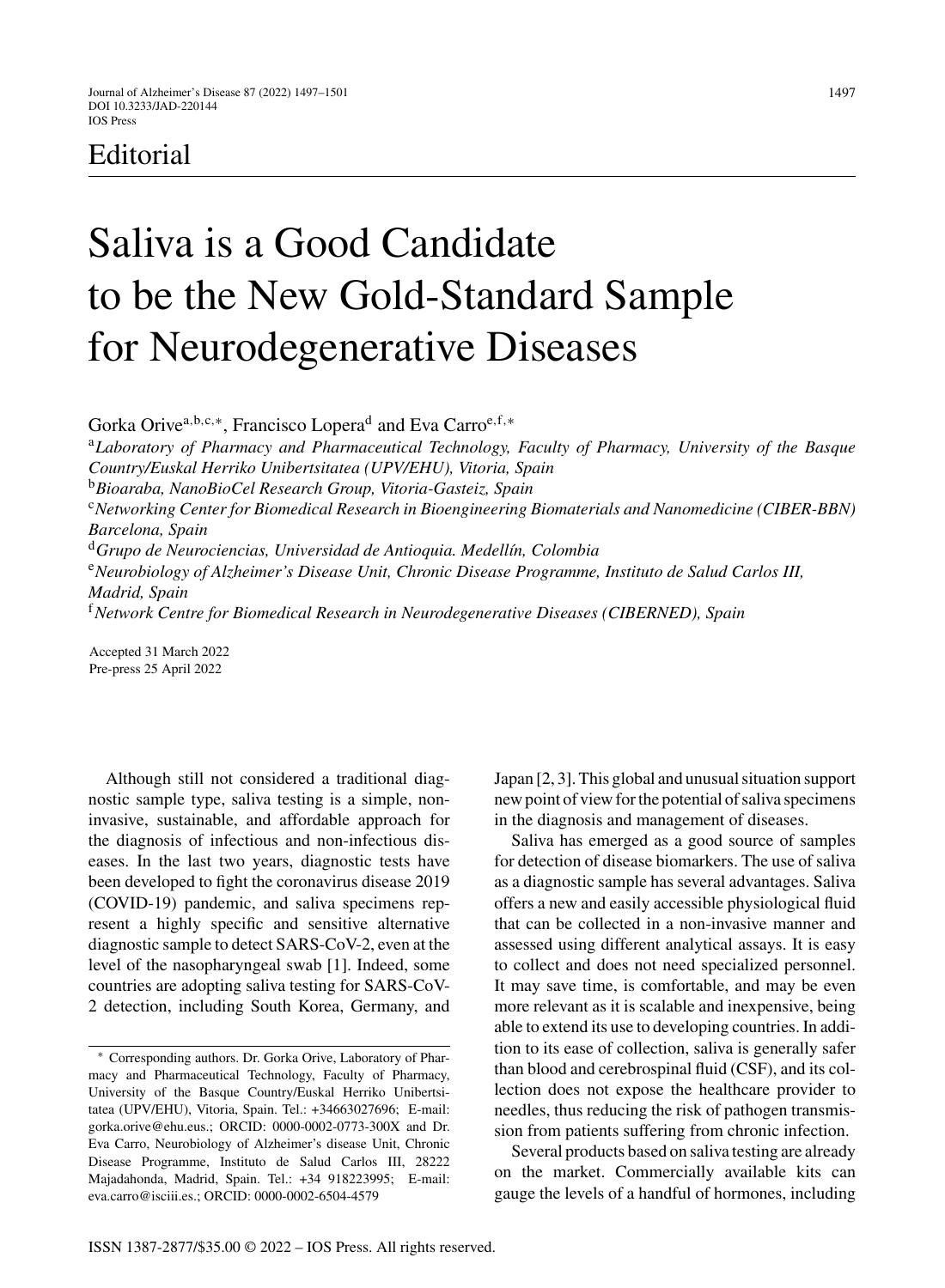estrogen, testosterone, and cortisol, from a sample of saliva. Saliva has the potential to diagnose diseases with more complex origins, including cancer [4]. Accumulating evidence has demonstrated the diagnostic and prognostic value of saliva as promising novel and revolutionary liquid biopsy in cancer [5].

Recent progress suggest saliva testing could be a useful approach for the diagnosis of neurodegenerative diseases. Early disease detection is critical in assigning proper treatment therapy to affected patients with these diseases. Easily accessible, costeffective, and accurate diagnostic biomarkers are need to improve the early diagnosis of these neurodegenerative diseases, especially in primary care [6]. Usually the tests performed for the diagnosis of neurological conditions are lumbar puncture or more recently blood tests. Their invasive nature, especially for the lumbar puncture, usually results in discomfort, pain, and disagreeable side effects for patients, which necessitates the search for accurate, more advanced, and less invasive testing methods. Positron emission tomography (PET) imaging is also a very valuable diagnostic tool, but very costly which also limits its use in clinical practice. Therefore, it is essential to establish a substitute that is less invasive but remains representative of the brain's pathological changes.

Saliva is being explored as an alternative to CSF and imaging biomarkers in the accurate detection of Alzheimer disease (AD) [7]. A collection of studies have shown that salivary amyloid- $\beta$  (A $\beta$ )<sub>42</sub> is detectable and increased in AD [8–10], whereas presence of tau species has been also explored in saliva but with inconclusive results to support these molecules as salivary biomarkers for AD [11–13]. However, salivary lactoferrin has shown very high accuracy and specificity to differentiate prodromal and dementia stages of AD from healthy subjects [14]. Current research continues to supply evidence indicating that salivary lactoferrin concentration is significantly reduced in AD patients when compared to healthy controls, patients suffering from frontotemporal dementia and Parkinson's disease (PD) [15], and even in memory impaired older subjects associated with brain  $\mathsf{A}\mathsf{B}$  burden [16]. Moreover, hypothalamic dysfunctions in AD may preclude immunity alterations, including reduction in salivary lactoferrin [17, 18], although other authors have not been able to replicate these findings [19]. Other recent and remarkable study showed that salivary GFAP levels decreased in mild cognitive impairment and AD patients and were proven a potential biomarker for AD [20].

Alternatively, to the use of saliva for the identification of circulating biological markers to help the diagnosis of early cognitive impairment associated with AD, saliva could also be useful to generate insights into the potential application of stem cells derived from salivary glands or saliva as therapeutics for the disease [21]. Previously, the presence of adult stem cells with mesenchymal characteristics in human parotid gland tissue was described [22]. New studies have reported the establishment of mesenchymal stem cell lines derived from mouse submandibular glands [23, 24]. As it is well known, mesenchymal stem cells have marked potential for use in cell therapy and regenerative medicine. In recent years, studies supporting the potential use of mesenchymal stem cell therapy for the treatment of autoimmune diseases have been published reporting their ability to modulate the immune response [25, 26]. Very recently, it has been observed that the treatment with salivary gland-derived mesenchymal stem cells via tail vein decreased the expression of interleukin 17 (IL-17), interferon gamma, and IL-6 levels and enhanced transforming growth factor beta and IL-10 secretion and restore salivary gland secretory function in the mouse models of Sjögren's syndrome [22].

PD is the second most common neurodegenerative disorder after AD, and it is also subject the difficulty in accurately diagnosing. Since  $\alpha$ -synuclein ( $\alpha$ -syn) is both genetically and pathologically linked to PD, it has been proposed as promising candidate biomarker [27]. More recently, it has reported  $\alpha$ -syn as a potential biomarker of PD diagnosis in peripheral tissues [28]. Postmortem submandibular gland biopsies are positive for Lewy-type  $\alpha$ -syn in patients with PD but not in healthy subjects [29, 30], and this finding has made salivary  $\alpha$ -syn one of the most investigated salivary biomarkers in neurodegeneration. A decade ago, Devic and colleagues showed that  $\alpha$ -syn concentrations significantly decrease in the saliva of PD patients as compared to healthy controls [31]. These results observed in saliva are mirrored in CSF [32]. These findings were later replicated by Al-Nimer [33] and Vivacqua [34] teams as they detected a significant decrease in total  $\alpha$ -syn (syn<sub>total</sub>) in saliva of PD patients when compared to healthy controls, while  $\alpha$ -syn oligomers ( $\alpha$ -syn<sub>olig</sub>) and  $\alpha$ -syn<sub>olig</sub>/ $\alpha$ -syn<sub>total</sub> ratio exhibited a significant increase in the saliva of PD patients as compared to healthy controls [34–36]. Moreover, salivary  $\alpha$ -syn measurement revealed specific cut-off values able to differentiate PD patients from healthy subjects with high sensitivity and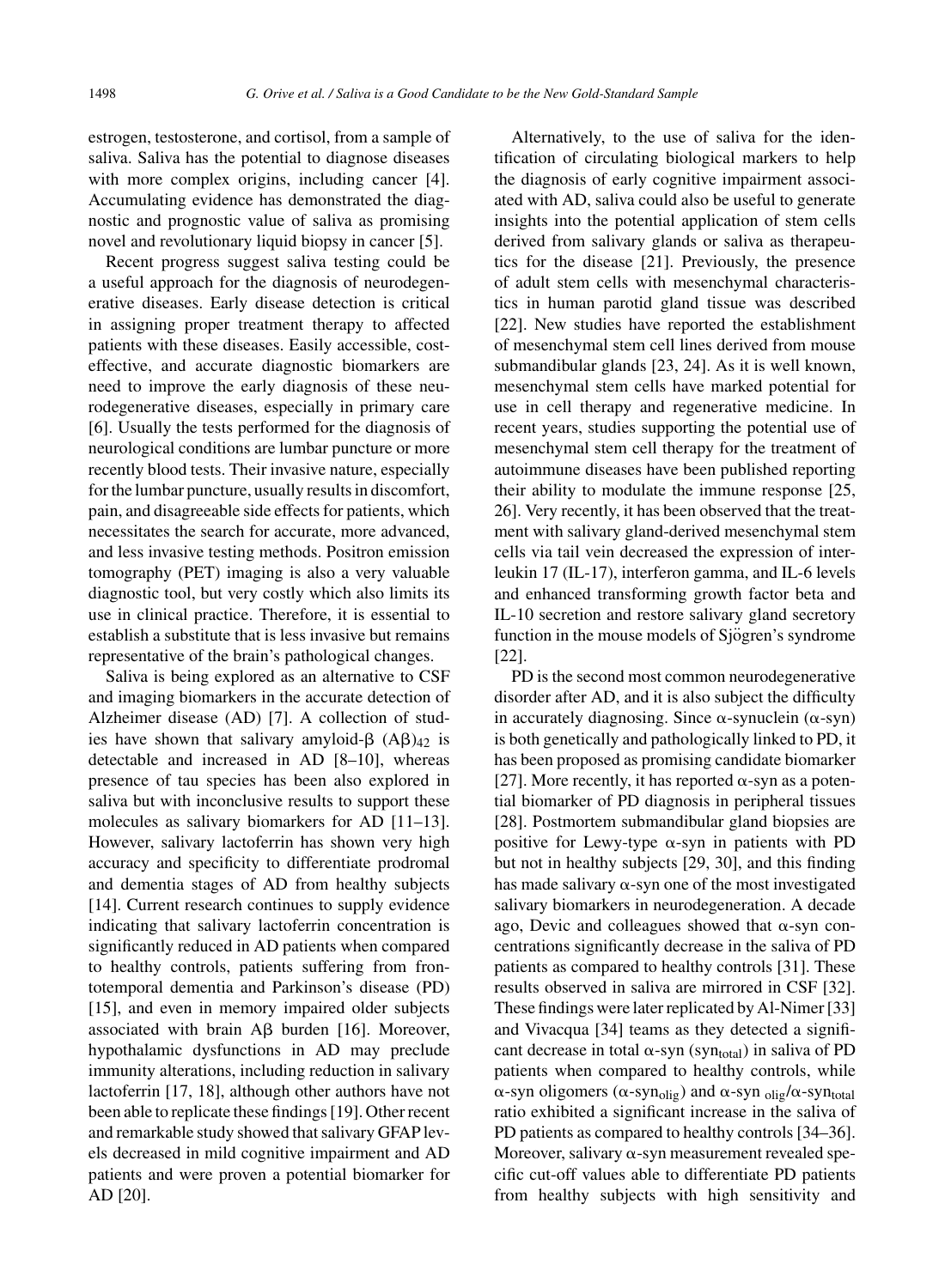specificity, being even higher for the  $\alpha$ -syn olig/ $\alpha$ syntotal ratio (69.77% and 95.16%, respectively) [35].

Interestingly, dysregulation of microRNAs (miR-NAs) has been implicated in various neurodegenerative conditions, including PD [37, 38]. Salivary miR-153 and miR-223 levels may serve as useful, noninvasive, and relatively inexpensive diagnostic biomarkers of idiopathic PD based on their sensitivity (81% and 72%, respectively) and specificity (71%) [39]. These miRNAs were found to regulate  $\alpha$ -syn expression in brain [40], and salivary miR-153 and miR-223 down-modulation in PD could reflect primary changes in the central nervous system.

In Huntington's disease (HD), huntingtin protein was successfully detected in saliva of HD patients and healthy controls. There was a significant increase in total huntingtin (Htt) protein concentration in saliva samples obtained from HD patients when compared to controls [41]. Given that currently a non-invasive measure of Htt CNS concentration does not exist, salivary Htt might be proposed as an early detection biomarker for HD, although new studies measuring sensitivity and specificity of salivary Htt will be needed.

However, investigation on salivary biomarkers for neurodegenerative diseases remains questionable. Although saliva is a fluid not in contact directly or indirectly with CNS, it is secreted by salivary glands directly regulated by cholinergic parasympathetic nerves connected with the hypothalamus, a brain area seriously affected in AD [42–45]. In addition to the structural abnormalities, including amyloid plaques and neurofibrillary tangles, functional studies suggest that hypothalamic dysfunction is a common AD manifestation, often an early event in the course of disease [43]. We propose that AD-related hypothalamic alterations could result in dysregulation of salivary gland function [17], as recent studies reported [18, 46]. Previous evidence suggests that  $A\beta$ can induce cholinergic hypofunction [47] whereas activation of muscarinic receptors can inhibit the generation of amyloidogenic  $\text{A}\beta$  [48, 49]. In our recent study, a reduction in M3 muscarinic receptor levels was observed in human submandibular glands from AD patients and APP/PS1 mice [18]. This last down-regulation of muscarinic receptors in AD salivary glands could be behind the increase in salivary  $\text{A}\beta$  levels. However, the mechanisms leading these salivary alterations in AD related proteins are not completely understood.

Although much evidence over the last decade supports the use of blood-based biomarkers for investigating AD, as it has recently reviewed [50], blood drawing itself is also an invasive technique. Saliva collection is non-invasive, economical, safe, and simple and can be performed without the assistance of specialized health care personnel, even home collection, allowing for point-of-injury sampling.

While many diseases have confirmed salivary biomarkers [51], diseases affecting the nervous system have few confirmed markers available in saliva which are still being investigated. Important considerations must be taken in account when using saliva samples as diagnostic tools. Standardization and consensus in the saliva collection, processing and storage is needed in order to decrease biases and allow an accurate identification of salivary biomarkers, as we recently proposed [52]. Intrinsic and extrinsic factors affecting donors might have influenced the production of salivary proteins. Moreover, intra- or inter-laboratory variability of salivary analyses may influence the diagnostic classification. These variances may be attributable to differences between duplicate assays of the same sample within laboratories or associated with differences between laboratories. The need of reproducing research assay was also highlighted by Ashton and colleagues [53]. Thus, efforts on harmonization of procedures should be encouraged to optimize the accuracy of salivary biomarkers in AD. In any case, saliva-based methods may open new windows in disease diagnosis if more standardized, efficient, and broadly implementable kits are developed. Thought procedure, confounding variables, and protocols need to be optimized in the future, some of these testing products could become a glimmer of hope for many communities globally.

## **ACKNOWLEDGMENTS**

Gorka Orive wishes to thank the Spanish Ministry of Economy, Industry, and Competitiveness (PID2019-106094RB-I00/AEI/10.13039/50110001 1033) and technical assistance from the ICTS NAN BIOSIS (Drug Formulation Unit, U10) at the University of the Basque Country. We also appreciate the support from the Basque Country Government (Grupos Consolidados, No ref: IT907-16). Eva Carro wishes to thank grants from Instituto de Salud Carlos III (FIS18/00118 to E.C.), FEDER, Comunidad de Madrid (S2017/BMD-3700; NEUROMETAB-CM to E.C), and CIBERNED (CB07/502 to E.C.). Francisco Lopera wishes to thank grants from Banner, NIH, Roche, Enroll-HD, Large-PD, and Open Philantropy.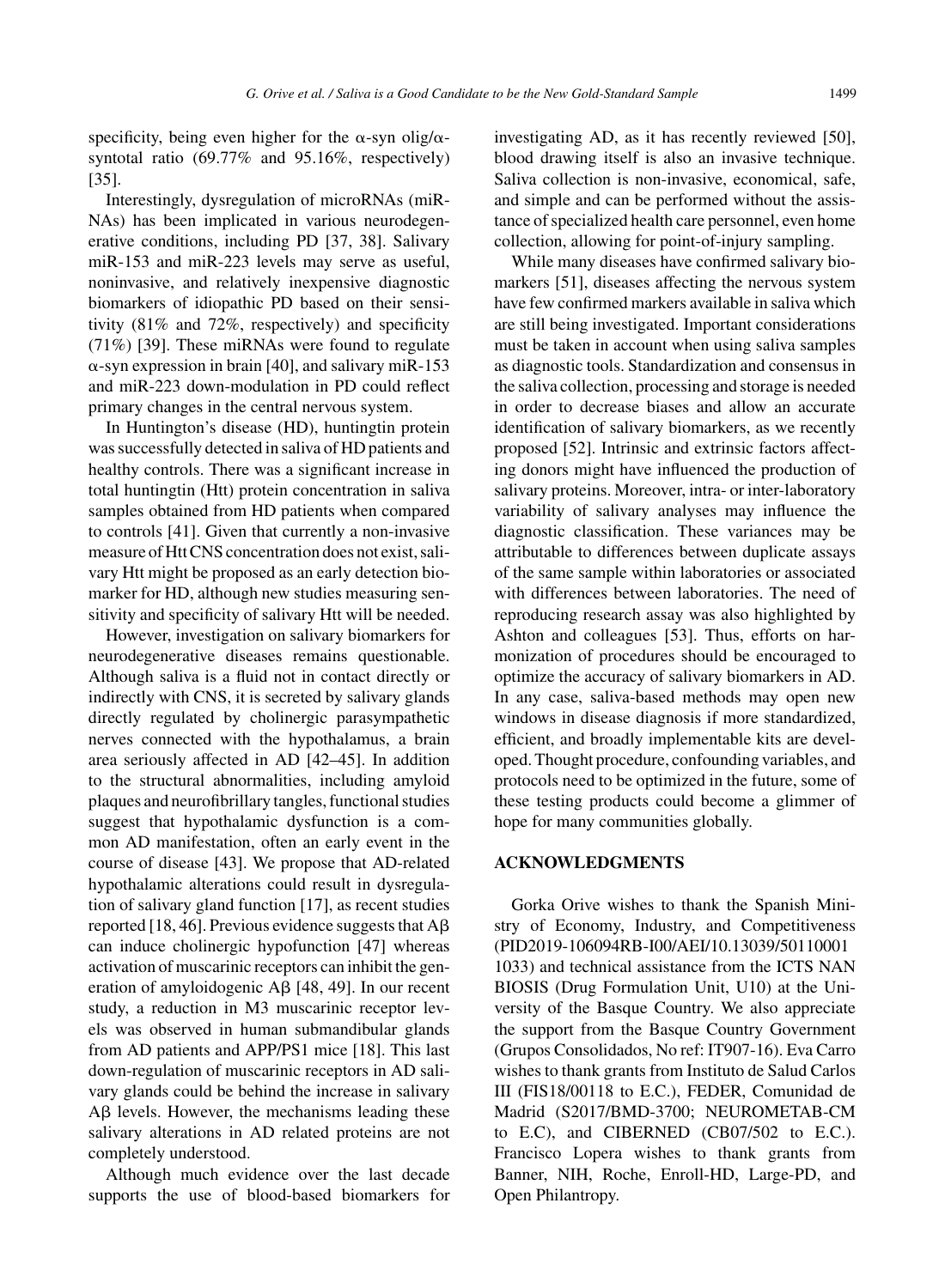Dr. Eva Carro and Dr. Gorka Orive are co-founders of GEROA Diagnostics.

Authors' disclosures available online ([https://](https://www.j-alz.com/manuscript-disclosures/22-0144r2) [www.j-alz.com/manuscript-disclosures/22-0144r2\)](https://www.j-alz.com/manuscript-disclosures/22-0144r2).

## **REFERENCES**

- [1] Tan SH, Allicock O, Armstrong-Hough M, Wyllie AL (2021) Saliva as a gold-standard sample for SARS-CoV-2 detection. *Lancet Respir Med* **9**, 562-564.
- [2] Oba J, Taniguchi H, Sato M, Takamatsu R, Morikawa S, Nakagawa T, Takaishi H, Saya H, Matsuo K, Nishihara H (2021) RT-PCR screening tests for SARS-CoV-2 with saliva samples in asymptomatic people: Strategy to maintain social and economic activities while reducing the risk of spreading the virus. *Keio J Med* **70**, 35-43.
- [3] Yokota I, Shane PY, Okada K, Unoki Y, Yang Y, Iwasaki S, Fujisawa S, Nishida M, Teshima T (2021) A novel strategy for SARS-CoV-2 mass screening with quantitative antigen testing of saliva: A diagnostic accuracy study. *Lancet Microbe* **2**, e397-e404.
- [4] Kaur J, Jacobs R, Huang Y, Salvo N, Politis C (2018) Salivary biomarkers for oral cancer and pre-cancer screening: A review. *Clin Oral Investig* **22**, 633-640.
- [5] Rapado-González Ó, Majem B, Álvarez-Castro A, Díaz-Peña R, Abalo A, Suárez-Cabrera L, Gil-Moreno A, Santamaría A, López-López R, Muinelo-Romay L, Suarez-Cunqueiro MM (2019) A novel saliva-based miRNA signature for colorectal cancer diagnosis. *J Clin Med* **8**, 2029.
- [6] Hansson O (2021) Biomarkers for neurodegenerative diseases. *Nat Med* **27**, 954-963.
- [7] Ashton NJ, Ide M, Zetterberg H, Blennow K (2019) Salivary biomarkers for Alzheimer's disease and related disorders. *Neurol Ther* **8**, 83-94.
- [8] Bermejo-Pareja F, Antequera D, Vargas T, Molina JA, Carro E (2010) Saliva levels of Abeta1-42 as potential biomarker of Alzheimer's disease: A pilot study. *BMC Neurol* **10**, 108.
- [9] Lee M, Guo JP, Kennedy K, McGeer EG, McGeer PL (2017) A method for diagnosing Alzheimer's disease based on salivary amyloid-beta protein 42 levels. *J Alzheimers Dis* **55**, 1175-1182.
- [10] [10]. Sabbagh MN, Shi J, Lee M, Arnold L, Al-Hasan Y, Heim J, McGeer P (2018) Salivary beta amyloid protein levels are detectable and differentiate patients with Alzheimer's disease dementia from normal controls: Preliminary findings. *BMC Neurol* **18**, 155.
- [11] Ashton NJ, Ide M, Scholl M, Blennow K, Lovestone S, Hye A, Zetterberg H (2018) No association of salivary total tau concentration with Alzheimer's disease. *Neurobiol Aging* **70**, 125-127.
- [12] Pekeles H, Qureshi HY, Paudel HK, Schipper HM, Gornistky M, Chertkow H (2019) Development and validation of a salivary tau biomarker in Alzheimer's disease. *Alzheimers Dement (Amst)* **11**, 53-60.
- [13] Gleerup HS, Hasselbalch SG, Simonsen AH (2019) Biomarkers for Alzheimer's disease in saliva: A systematic review. *Dis Markers* **2019**, 4761054.
- [14] Carro E, Bartolomé F, Bermejo-Pareja F, Villarejo-Galende A, Molina JA, Ortiz P, Calero M, Rabano A, Cantero JL, Orive G (2017) Early diagnosis of mild cognitive impairment and Alzheimer's disease based on salivary lactoferrin. *Alzheimers Dement (Amst)* **8**, 131-138.
- [15] González-Sánchez M, Bartolome F, Antequera D, Puertas-Martín V, González P, Gómez-Grande A, Llamas-Velasco S, Herrero-San Martín A, Pérez-Martínez D, Villarejo-Galende A, Atienza M, Palomar-Bonet M, Cantero JL, Perry G, Orive G, Ibañez B, Bueno H, Fuster V, Carro E (2020) Decreased salivary lactoferrin levels are specific to Alzheimer's disease. *EBioMedicine* **57**, 102834.
- [16] Reseco L, Atienza M, Fernandez-Alvarez M, Carro E, Cantero JL (2021) Salivary lactoferrin is associated with cortical amyloid-beta load, cortical integrity, and memory in aging. *Alzheimers Res Ther* **13**, 150.
- [17] Bermejo-Pareja F, Del Ser T, Valentí M, de la Fuente M, Bartolome F, Carro E (2020) Salivary lactoferrin as biomarker for Alzheimer's disease: Brain-immunity interactions. *Alzheimers Dement* **16**, 1196-1204.
- [18] Antequera D, Moneo D, Carrero L, Bartolome F, Ferrer I, Proctor G, Carro E (2021) Salivary lactoferrin expression in a mouse model of Alzheimer's disease. *Front Immunol* **12**, 749468.
- [19] Gleerup HS, Jensen CS, Høgh P, Hasselbalch SG, Simonsen AH (2021) Lactoferrin in cerebrospinal fluid and saliva is not a diagnostic biomarker for Alzheimer's disease in a mixed memory clinic population. *EBioMedicine* **67**, 103361.
- [20] Katsipis G, Tzekaki EE, Tsolaki M, Pantazaki AA (2021) Salivary GFAP as a potential biomarker for diagnosis of mild cognitive impairment and Alzheimer's disease and its correlation with neuroinflammation and apoptosis. *J Neuroimmunol* **361**, 577744.
- [21] Reale M, Gonzales-Portillo I, Borlongan CV (2020) Saliva, an easily accessible fluid as diagnostic tool and potent stem cell source for Alzheimer's disease: Present and future applications. *Brain Res* **1727**, 146535.
- [22] Rotter N, Oder J, Schlenke P, Lindner U, Böhrnsen F, Kramer J, Rohwedel J, Huss R, Brandau S, Wollenberg B, Lang S (2008) Isolation and characterization of adult stem cells from human salivary glands. *Stem Cells Dev* **17**, 509-518.
- [23] Furukawa S, Kuwajima Y, Chosa N, Satoh K, Ohtsuka M, Miura H, Kimura M, Inoko H, Ishisaki A, Fujimura A, Miura H (2015) Establishment of immortalized mesenchymal stem cells derived from the submandibular glands of tdTomato transgenic mice. *Exp Ther Med* **10**, 1380-1386.
- [24] Lim JY, Yi T, Lee S, Kim J, Kim SN, Song SU, Kim YM (2015) Establishment and characterization of mesenchymal stem cell-like clonal stem cells from mouse salivary glands. *Tissue Eng Part C Methods* **21**, 447-457.
- [25] Tyndall A, van Laar JM (2016) Stem cell transplantation and mesenchymal cells to treat autoimmune diseases.*Presse Med* **45**, e159-169.
- [26] Li B, Xing Y, Gan Y, He J, Hua H (2021) Labial gland-derived mesenchymal stem cells and their exosomes ameliorate murine Sjögren's syndrome by modulating the balance of Treg and Th17 cells. *Stem Cell Res Ther* **12**, 478.
- [27] El-Agnaf OM, Salem SA, Paleologou KE, Curran MD, Gibson MJ, Court JA, Schlossmacher MG, Allsop D (2006) Detection of oligomeric forms of alpha-synuclein protein in human plasma as a potential biomarker for Parkinson's disease. *FASEB J* **20**, 419-425.
- [28] Fayyad M, Salim S, Majbour N, Erskine D, Stoops E, Mollenhauer B, El-Agnaf OMA (2019) Parkinson's disease biomarkers based on  $\alpha$ -synuclein. *J Neurochem* 150, 626-636.
- [29] Del Tredici K, Hawkes CH, Ghebremedhin E, Braak H (2010) Lewy pathology in the submandibular gland of